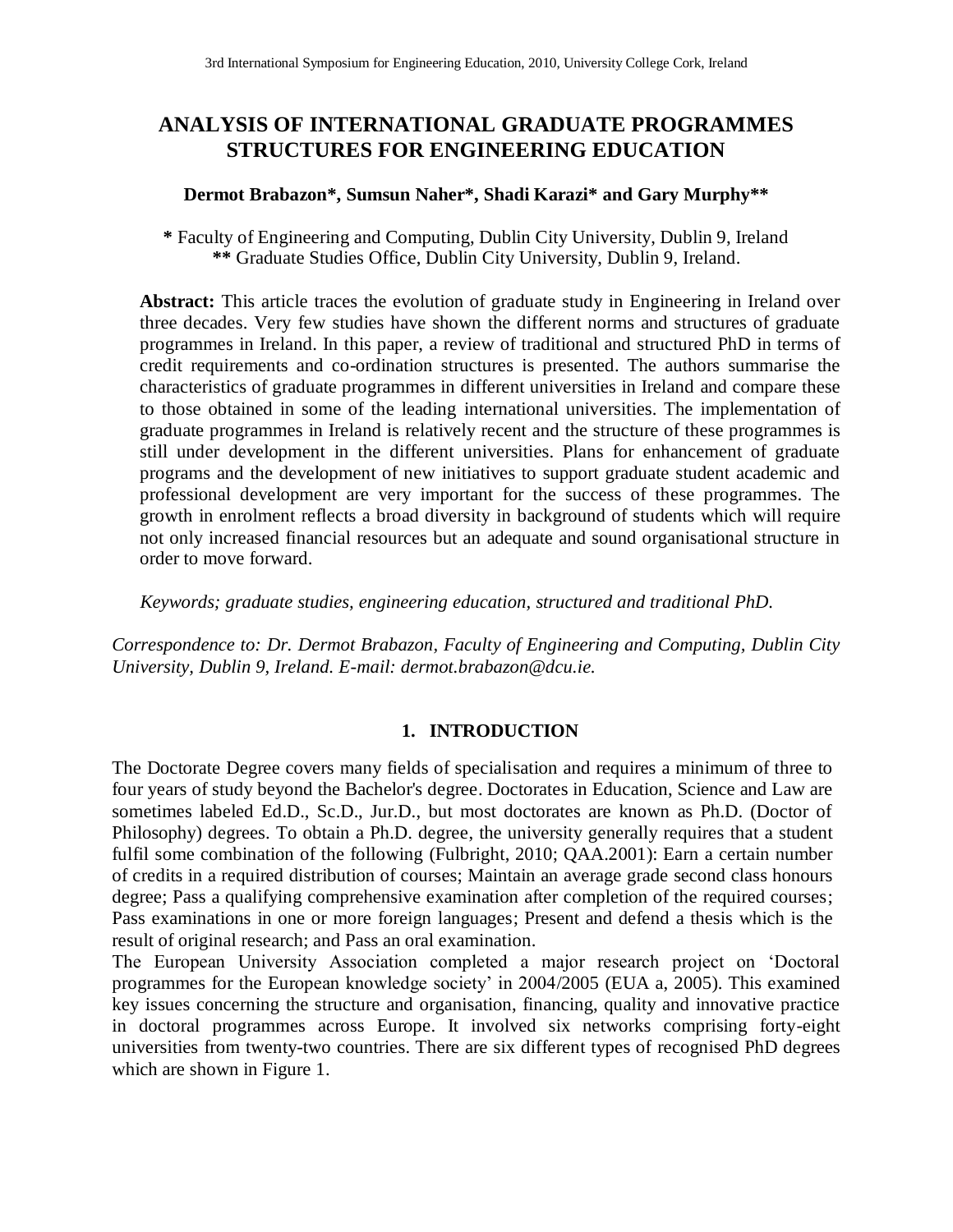

**Figure 1: Typical PhD degrees** (after NQAI, 2006; Scott d. et al. 2004)

Honorary doctorates are given for the exceptional contribution to society. With the exception of the honorary doctorate the major component of all doctorates is original research. Doctoral degree by publication is based on published work rather than a thesis. A thesis in combination with a creative work in the visual or performing arts is known as practice based Doctorate. Without a thesis, based on professional extra ordinary achievement, Professional Doctorates are awarded. In the traditional model, a PhD is awarded after defense of a submitted thesis without classification. Taught modules are generally not part of a traditional PhD model. Subject to its successful completion, the thesis can have a nominal value of 270 ECTS credits and requires at least 240 credits worth of advanced research at level 10 (Scott d. et al. 2004). There are a number of differences with respect to credit. Firstly, not all programmes are modularised and therefore are not credit-based. Secondly, where credit-ratings are specified, they differ between institutions and do not generally indicate whether all the credit is at doctoral level. Candidates who wish to pursue a structured PhD program would generally take not less than 300 credits. A research thesis equivalent to 270 ECTS credits and 30 ECTS credits for taking offered modules.

Regulations, Policies and Codes of Practice are different in different universities. Most programme structures are built in conjunction to the academic regulations for postgraduate degrees by research and thesis. These regulations are designed to safeguard both the academic standards of the University and the interests of individual students graduating from the university.

#### *1.1 Advantages of structural PhD*

Two criticisms of the traditional PhD in terms of its narrow focus are the limited set of skills acquired by PhD candidates and its isolation in general from the work place, see Scott, Brown, Lunt and Thorne (Scott et al. 2004). They and others (Green, Maxwell and Shanahan, 2001) (Scott D. et al. 2004; Maxwell et al., 2000, 2003) note the parallel growth in the Structural Doctorate and key shifts in the relationships between universities and the State and new understandings about knowledge (production/creation and form). Structured PhD programmes reflect on the range and nature of appropriate transferable skills and to reconceptualise students as people gaining work experience, and as early stage researchers. As a result students are involved in terms of professional work experience and are more oriented towards the workplace. Strong links with employers of graduates, who have a strong orientation towards the fields of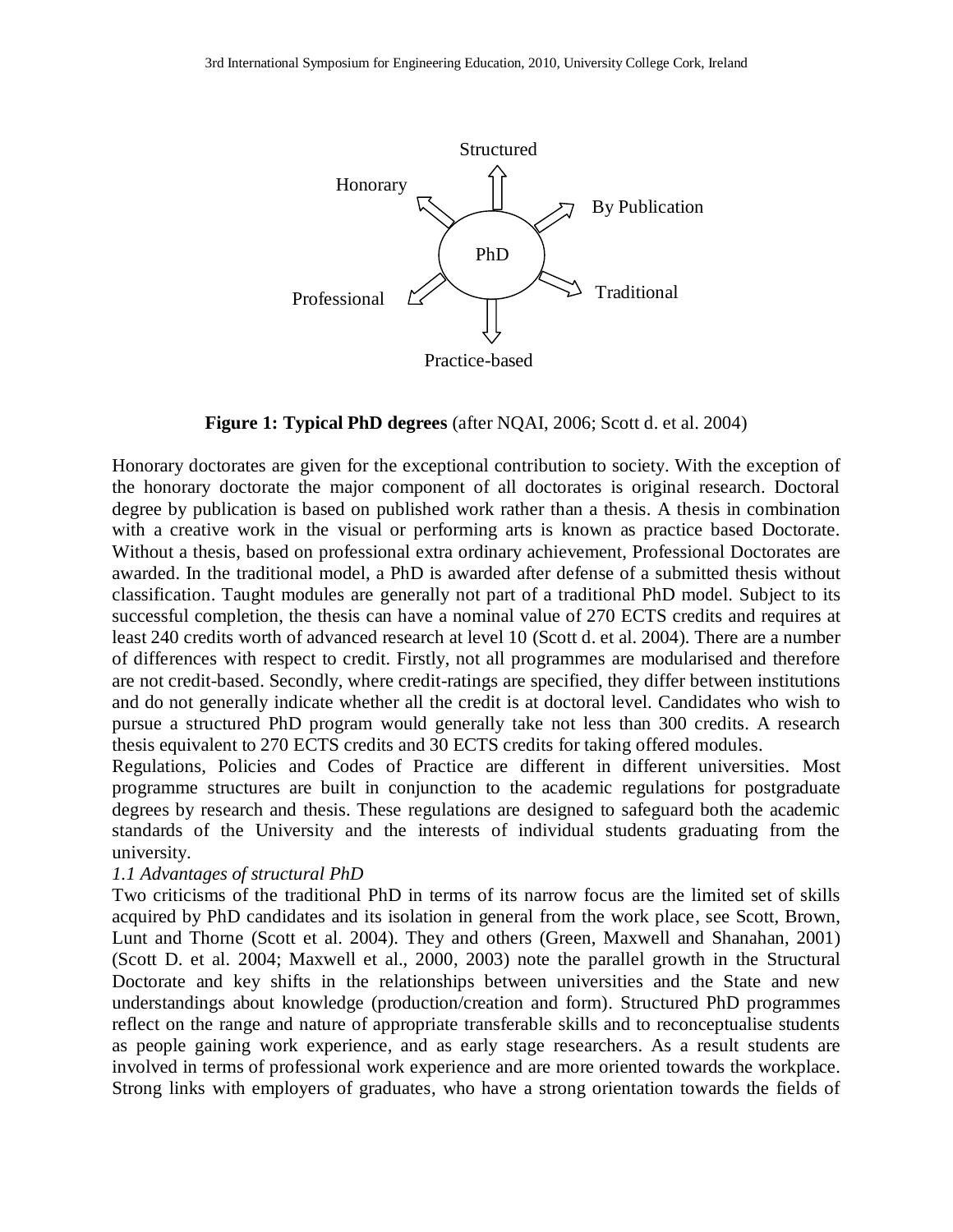education, can be achieved ensuring that research focus is now an active consideration. These partnerships include potential for mobility placements for staff and students, summer schools, joint course delivery, joint supervision, organisation of workshops and conferences

### **2. STRUCUTRE GRADUATE PROGRAMMES IN IRELAND**

### *2.1 Higher Education Authority*

There are seven universities in the Republic of Ireland. The University of Dublin, Trinity College, founded in 1592, is the oldest university in the country. The National University of Ireland (NUI) consists of four entities: National University of Ireland, Galway: National University of Ireland, Maynooth: University College Cork: and University College Dublin. The two newest universities, founded in 1989, are the University of Limerick and Dublin City University. There are fourteen Institutes of Technology, located throughout Ireland. These are government-funded institutions, offering courses at undergraduate certificate, diploma and degree levels. They also offer graduate programs, mainly by research. The Higher Education and Training Awards Council, under the National Qualifications Authority validate their qualifications. In addition to the publicly funded institutions, there are a number of independent third-level colleges, several of which offer graduate programs.

While Ireland has long enjoyed a high reputation as a culture centre, the government has also regarded investment in technology based higher education disciplines as key element in our national economic development. As a result of this investment, Ireland has developed a highly qualified workforce and has attracted considerable inward investment. Over the past 20 years, Ireland has grown into being a leading exporter of computer software, computer hardware, pharmaceuticals, and biomedical products. At the undergraduate level Bachelor's degrees consist of four years of study with this currently changing to a five year structure (as per Bologna guideline). This is followed by a range of graduate options, entry to most of which require a high level of honours Bachelors degree award.

PhDs in Ireland are generally by research and normally would be expected to take a minimum of three years. Students work under an academic supervisor and carry out research leading to the publication of a thesis that shows evidence of original work which presents a significant contribution to the related research area. Availability of places depends on the availability of an academic supervisor in the candidate's area of specialisation and funding availability (SFI, 2010). There is increased attention given by third level institutions, government agencies and research councils to research and train at doctoral level and the development of graduate schools in the context of developing a knowledge society. The Irish Universities framework proposal for the *'Reform of 3rd Level and Creation of 4th Level Ireland'* (2005) emphasises the need for new types of graduates at the 4th level (IUA, 2010). It illustrates this with reference to the need for a new model of structured PhD programmes with taught courses, training and formalised career development. These would be characterised by flexibility, responsiveness and inter-institutional and stakeholder collaboration. These proposals do not specifically address implementation methods for the Structural Doctorate but address the need for 'radical modernisation of PhD and post-doctoral training' to meet the needs of the knowledge society. These guides and the growth of Graduate Schools point to the ever increasing development and availability of structured PhD programmes in the future. In 2002/2004, The Irish Universities Quality Board carried out a research project on Good Practice in the Organisation of PhD programmes in Irish universities. The aim of the project was to improve the organisation and efficiency of PhD programmes in all Irish universities. At the outset of the project, it was decided to exclude non-PhDs and higher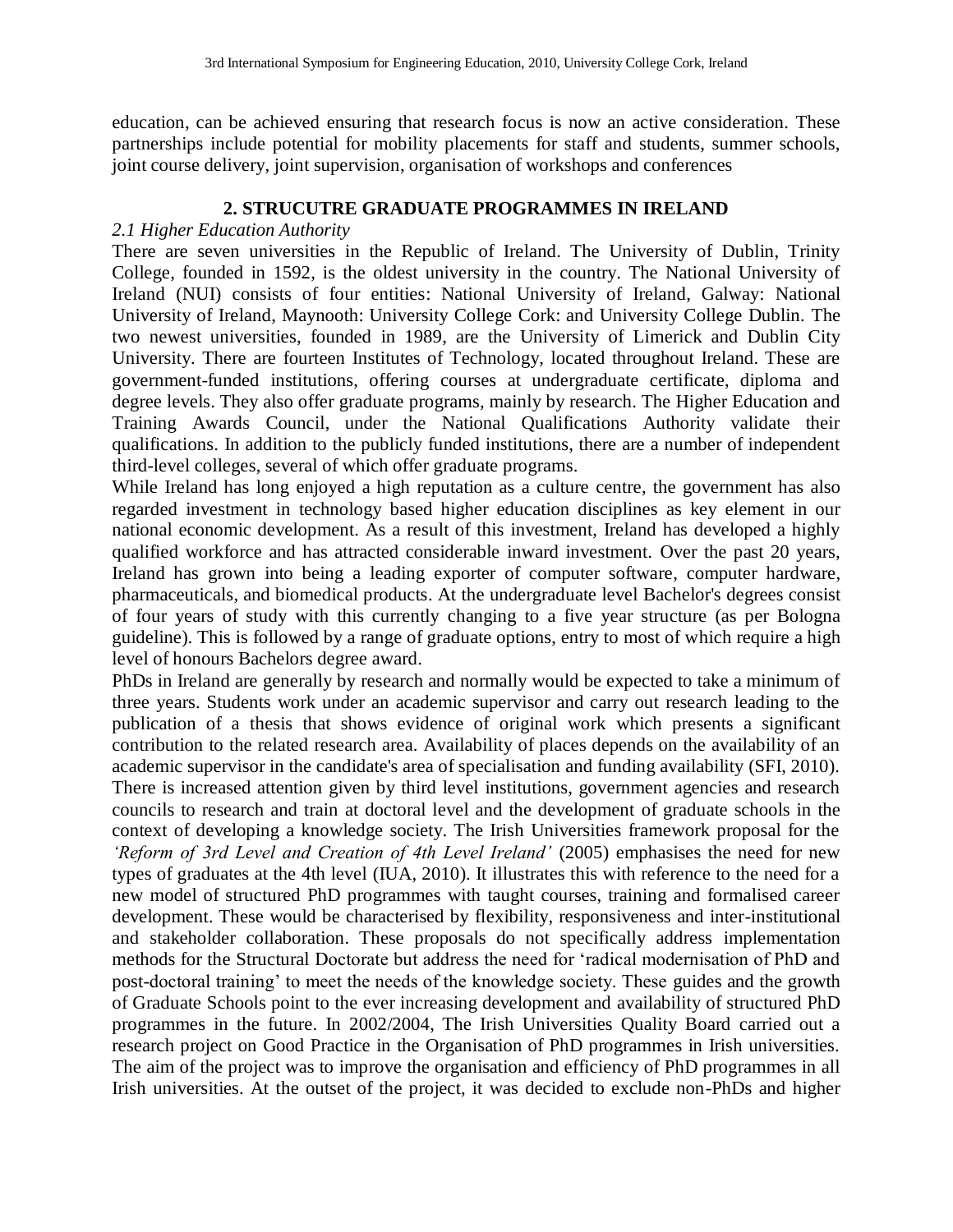doctorates from the project (IUQB, 2004). The project led to the development of *'Guidelines for Good Practice in the organisation of PhD programmes in Irish universities'* in 2004. These address themes including administration, supervision, research project, induction and professional development, dissertation and examination. The Higher Education and Training Awards Council (HETAC), in 2003, issued similar guidelines for post-graduate research, which included doctorates (HETAC, 2003).

### *2.2 Overview of national practice*

Information provided by the universities to the Higher Education Authority does not distinguish between different types or titles of doctoral programmes (HESA, 2007). It should be noted that a number of institutions offer structured PhD programmes with substantial taught elements (e.g. PhD programme in Biomedical Sciences, Royal College of Surgeons of Ireland (RCSI) and in some cases, leading to named doctorates.

#### *Entry requirements*

There is some consistency in entry requirements for Doctorate programmes. These usually include specific performance in a Masters Degree and professional practice 'at an appropriate level' as determined by the institution offering the programme. For entry to some programmes, professional practice may not be required but can be taken into account. The academic qualifications required vary from  $2<sup>nd</sup>$  class honours to masters. In exceptional cases, candidates who have not met all the relevant criteria may be accepted onto some programmes.

# *Specification of learning outcomes*

The extent to which learning outcomes are specified or made explicit in programme material is mixed. It is possible that these are made more explicit in internal course approval/validation documentation or are inferred from programme aims and objectives. In some cases, they are clearly stated and published but in the majority of cases, this is not so. In some cases, learning outcomes are specified for modules only. The degree to which learning outcomes are specified appears to relate to the field of study/profession and general institutional practice. It would appear from the material available that the learning outcomes are at the same level as those specified in the descriptor for the Doctorate at level 10 in the national framework of qualifications.

In Trinity College Dublin, students participating in the structured PhD programme or seeking to transfer to the PhD register must participate in a set of modules agreed between the student, research supervision team, and the Postgraduate Director. Thirty units within the European Credit Transfer Systerm (ECTS) must be earned prior to confirmation on or transfer to the PhD register. The normal distribution of credits is as follows: 5 ECTS in Research Methods; 5 ECTS in Introduction to Statistics and 20 ECTS which can be in the form of directed studies modules, from the pool of modules available in the School, or from other externally certified taught modules (such as from partner universities or summer schools). In University College Dublin, a Doctoral Studies Panel is appointed normally in early first year. The purpose of this Panel is to support and enhance the supervisor-student relationship, to monitor progress during the course of doctoral studies and to provide advice and support both student and supervisors. Research and professional development planning is an integral part of this Structured PhD programme. The purpose of such planning is to ensure that student's work is clearly focused on achieving research and professional development goals. This will play a major part in informing the trajectory of PhD research, training and development. This Structured PhD operates within a credit-based framework, with one credit corresponding to 20 to 25 hours of total student effort. If undertaking a 3-year PhD programme, student can earn 30 credits by attending modules that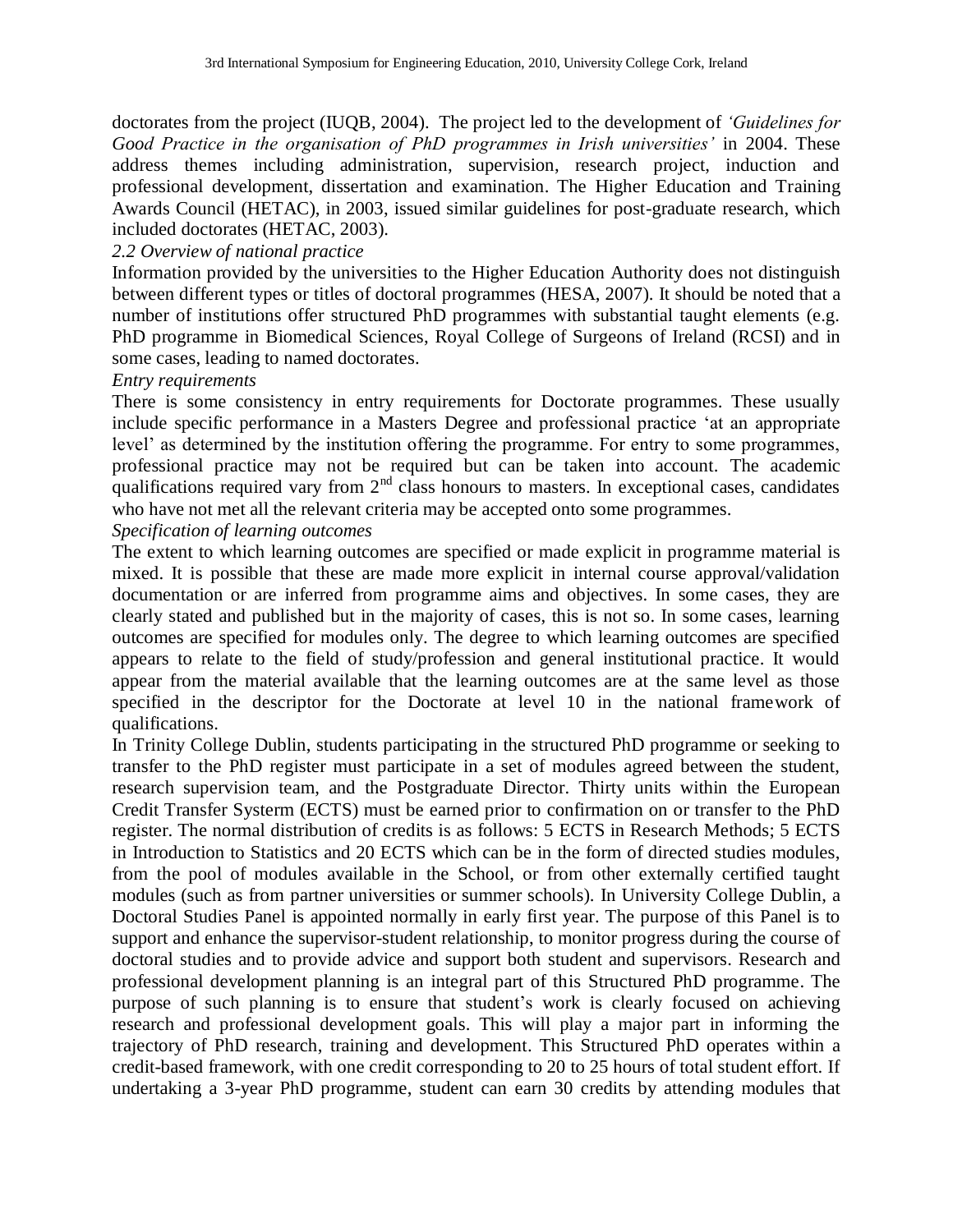develop academic and transferable skills. There are structured PhDs in Bioinformatics and Systems Biology and Software Engineering at University College Dublin. In the University of Maynooth, for humanities e.g. Economics, geography and business there are compulsory structured PhD but, there are no compulsory structured PhD programmes for technology related awards. There are however optional graduate modules available. In Dublin City University (DCU) there are structural PhDs for humanities and business. In engineering, DCU partakes in two national level graduate school programmes, one in photonics (INSPIRE) and another in software engineering (LERO) funded through government PRTLI programme. St. Patrick's College Drumcondra (SPCD) has two Faculties' humanities and Education. Since 1993 it has been a College of Dublin City University and all courses are accredited by the university. Discussion is underway at present with DCU as part of SPCD's planning and foresight process with the possibility of more formal links in the delivery of graduate programmes. To this end, the SPCD-DCU linkage management committee has as one of its functions facilitation of joint programmes and central among these are structured graduate programmes, in particular in education and within the Education-Humanities spectrum.

# **3 INTERNATIONAL GRADUATE PROGRAMMES**

### *3.1 America*

The Research Doctorate represents the third and highest stage of higher education in the United States and may be awarded in academic disciplines and some professional fields of study. This degree is not awarded by examination or coursework only, but requires demonstrated mastery of the chosen subject and the ability to conduct independent, original research. Doctoral programmes require intensive study and research in at least one subfield and professional level competence in several others. Following a series of research seminars designed to prepare the individual research proposal, candidate examinations (covering at least two subfields in addition to the field of research focus, one of which must be in a subject outside the doctoral student's own faculty but related to his/her research). If the candidate examinations are passed at a satisfactory standard (excellent or higher), the student is advanced to candidacy for the doctorate and selects a research committee of senior faculty who will approve the dissertation topic, monitor progress, and examine the student when the research is finished. The conduct of research and preparation of the dissertation can take anywhere from one to several years depending on the chosen subject, available research funding, and the location of the research. When the dissertation is finished and approved as a document by the chair of the research committee, that individual convenes the full committee plus any outside faculty and public guests and presides over the candidate's oral defence of the dissertation. A unanimous vote of the research committee and examiners is generally required to award the doctorate. Most doctoral degrees take at least 4 or 5 years of full-time study and research after the award of a Bachelor's degree or at least 2 to 3 years following a Master's degree. The actual time to obtain the degree varies depending upon the subject and the structure of the programme.

The University of Massachusetts Medical School (UMMS) is nationally ranked for its excellence in research, health care and health sciences education, while Worcester Polytechnic Institute (WPI) is ranked as one of the best engineering schools in the Northeast. Capitalising on these factors, the Graduate School of Biomedical Sciences (GSBS), UMMS and WPI initiated a joint PhD program in Biomedical Engineering & Medical Physics in 1996. This formal program employs the advanced technical expertise of engineering and medical faculty and utilizes the experience and resources available from a public research university and a private institute of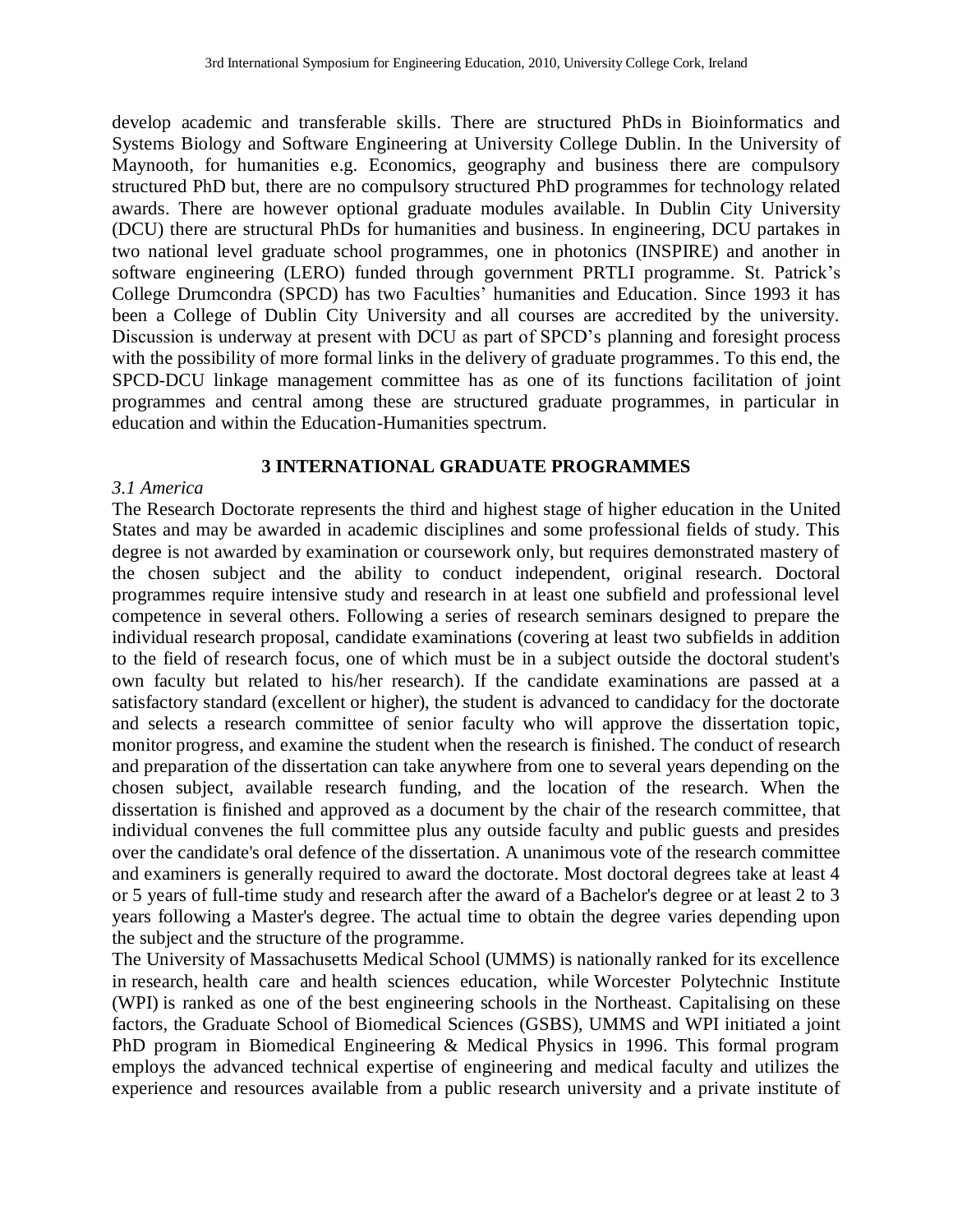higher education to train students in the application of engineering to medical research. Graduates of the joint PhD program are prepared to work as faculty of academic institutions or as employees of the growing medical device and biotechnology industries that have seen major economic growth in Massachusetts. Due to the highly specialized nature of the program, it is open only to those applicants who already have an undergraduate degree or a strong background in mathematics, physics or engineering. Applicants are also expected to have had one semester of organic chemistry and a full year of biology. Course of Study Prior to completing qualifying examinations, students spend approximately two years taking advanced biomedical science and engineering courses at UMMS and WPI. Flexibility is allowed for specific course requirements based upon students' backgrounds and areas of interest. Since the two campuses are only ten minutes apart, laboratory rotations, courses and seminars can be taken simultaneously during the first two years. The joint program also offers shared courses and options to do thesis work at either institution. Committee structure, qualifying examinations and dissertation defences follow the same basic format currently used by the GSBS, with the exception that all committees are made up of representatives from both institutions. The program is for full-time students, for a minimum of at least three years (residency requirement). Approximately 90 credits of graduatelevel courses and thesis research are required, and the PhD in Biomedical Engineering is awarded jointly by WPI and UMMS, with the appropriate designation on the diploma. *3.2 Europe*

There is a range of models of graduate schools in the UK and other European countries. EU funding for inter-institutional doctoral programmes has recently been made available, Erasmus Mundus (EACEA, 2009). Since the 1990s most UK universities have structured their doctoral provision around graduate schools, although the nature and remit of these vary widely (UKCGE, 2004). In the UK, graduate schools tend to be a governance structure that spans the institution or individual faculties and schools. They facilitate the strategic management and coordination of postgraduate provision and provide a means of representing postgraduate interests at an institutional level. In many cases, graduate schools cover both doctoral researchers and taught postgraduate students. Other models within Europe include 'doctoral' or 'research' schools focusing on specific research themes, often across a number of institutions, where membership and access to facilities or resources might be restricted to select groups of doctoral candidates, such as the German 'excellence initiative' (DFG,2009). At a European level, the European University Association's Council for Doctoral Education, launched in 2008, was set up to support discussion among European universities about the development of doctoral programmes (EUA b, 2009).

# *Bologna Third Cycle*

The issue of doctoral studies is under continual discussion in the Bologna process. The Bergen communiqué, June 2005, called for the 'further development of the basic principles for doctoral programmes, to be presented to Ministers in 2007 (Bologna process a, 2005). The Bologna seminar on 'Doctoral programmes for the European knowledge society already took steps in this direction in that it reached agreement on ten basic principles that should underpin further considerations of the key role of doctoral programmes and research training in the Bologna process (Bologna process b, 2005). The Bergen communiqué also states that doctoral level qualifications need to be fully aligned with the EHEA overarching framework for qualifications using the outcomes-based approach'. A declaration on professional higher education was made by rectors conferences and associations representing higher education institutions outside the university sector to the Bergen Ministerial meeting (2005). This emphasised the importance of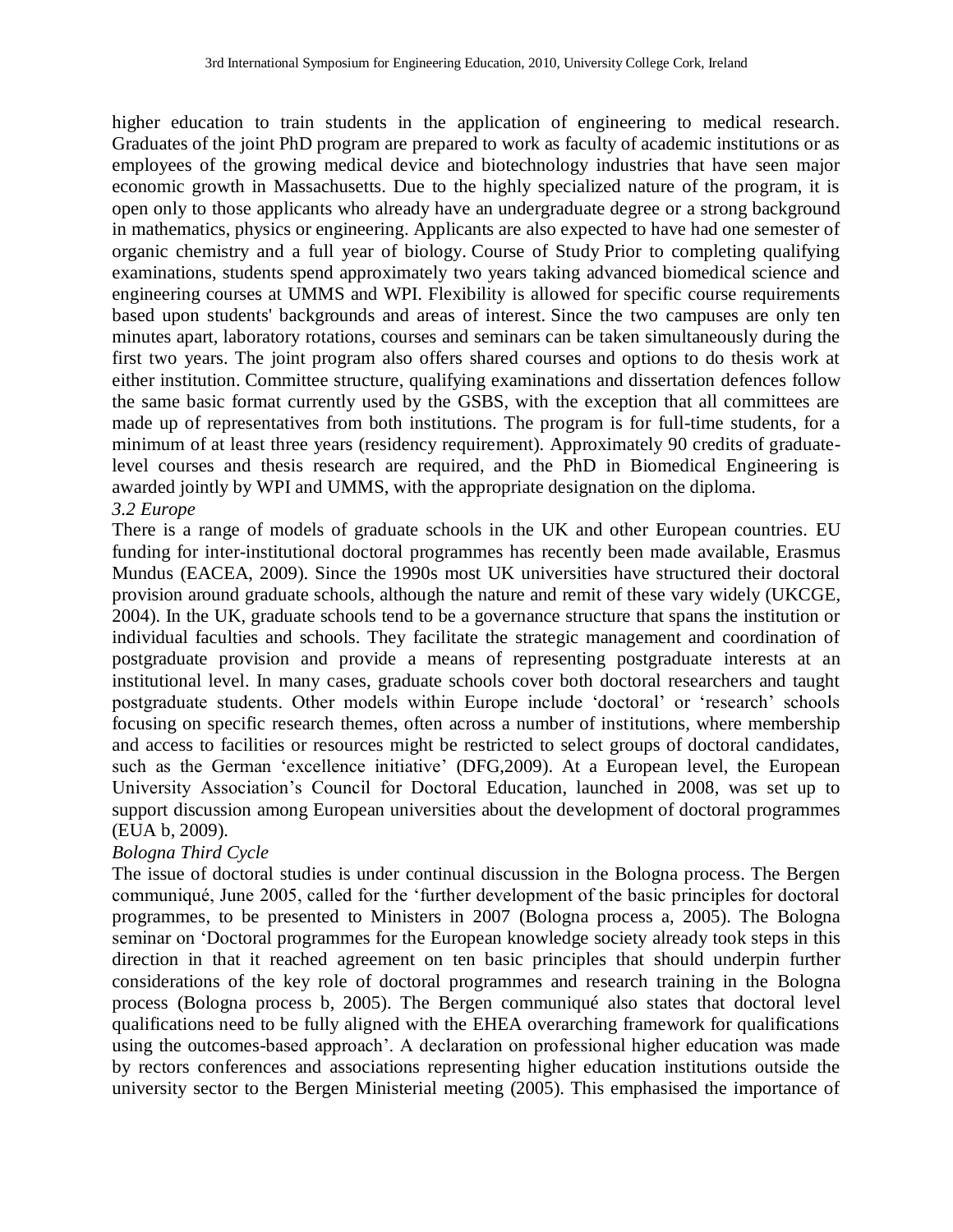this strand of higher education and of the professional doctorates. The implementation of the Bologna protocol in the European Union has set new goals for the whole higher education system as: (a) a quality assessment for university courses; (b) a framework for the exchange of students and academics; and (c) an opportunity for changing the teaching*/*learning procedures and methodologies (Teixeira et al., 2007). The doctoral cycle of the Bologna process (Bologna Process third cycle, 2008) endorses the development of appropriate organisational structures in the form of doctoral, research or graduate schools. Organisational structures chosen must demonstrate added value for the institution, in particular in seeking to: counteract the isolation of the young researcher from other disciplines, or from the larger peer group, or the larger scientific community; establish transparency of expectations, quality and assessment standards (supervision etc); and create synergies regarding generic skills training (at institutional or at interinstitutional level). The structured PhD programmes which are increasingly a feature of doctoral education in the UK, Ireland and Europe generally respond to criticisms of the traditional PhD programmes and meet new demands. It is envisaged that the European Community will as a matter of policy continue to provide finance for co-operative research and for staff and student mobility across national boundaries (McCABE, 1998). Many departments of engineering will experience significant changes in attitudes to the industrial world and to course structure to meet student mobility if departments are to fully meet the challenges and opportunities posed. The provision of adequate financing will be a permanent problem and more use will be made of industrial sponsorship, research contracts and EC research contracts. Programmes of instruction, even in the same country, will no longer be of the same invariable monolithic structure and the division between professional and sub-professional engineering courses will no longer be as sharp or clearly defined as in the past. Co-operation and interaction with institutions in other countries in research and teaching together with staff and student mobility will contribute significantly to the interest, efficiency and value of the schools of engineering at the turn of the century.

#### **4 CONCLUSIONS**

Advanced training is becoming an increasingly important element in graduate research. The intention of such training is to produce researchers with a broader approach to problem solving and more attuned to later career opportunities within the relevant industrial and business sectors. Graduate training involves additional educational and training elements which develop advanced knowledge, skills and competencies required for successful original research. Such training supports the acquisition of both significant disciplinary learning and more generic transferable skills, while also making students aware of possible opportunities to commercialise and further their research. Generic skills of advantage to the graduate trainee include technical writing, presentation, tutoring and demonstrating, research design, qualitative and quantitative research methods, operations research, programming, commercialisation, and research ethics courses. The structure of Professional Doctorates varies significantly depending on the discipline and/or professional field relevant to the programme. In general terms, programmes include substantial taught elements (in some cases with some overlap with Masters programmes) which can be transdisciplinary as well as disciplinary, project work and a thesis. They can be designed to allow for flexible, part-time delivery and a mix of taught, research and thesis components. Block mode delivery of modules in shorter time periods has proven most flexible for various institutions, postgraduate students and outside interested participants. There is variation in the number of taught modules and project work involved and in their share of the overall doctoral programme.